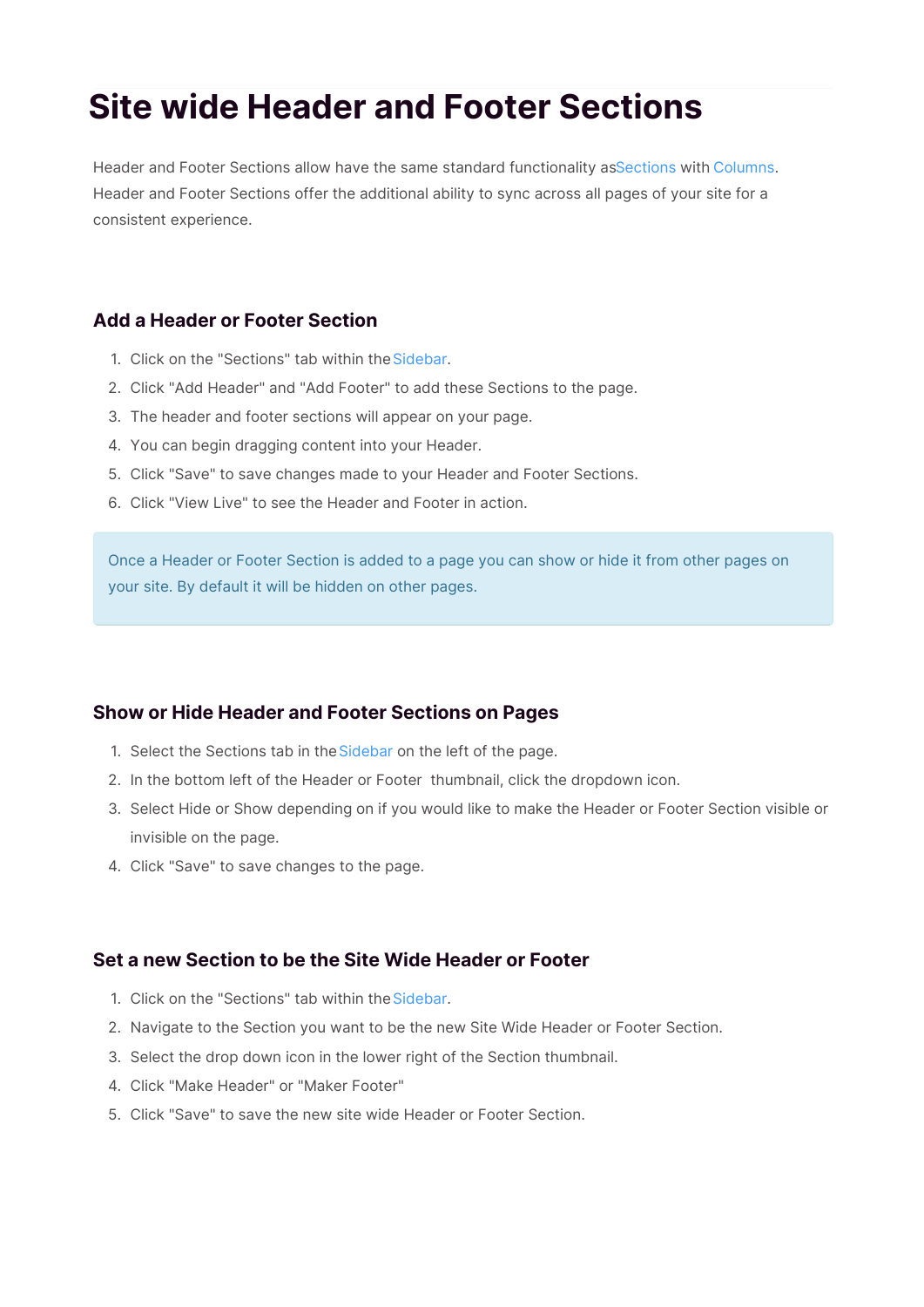## **Set site wide Header Position - Normal, Sticky, or Fixed**

The site wide header can be set to different positions to give a unique look to your site.

- 1. Ensure you have a site wide Header set up on your page.
- 2. Select the Header Section on your page.
- 3. Click Header Styles in the upper left of the Header Section.
- 4. In the Editing Menu select Position.
- 5. Choose a Position.
	- **Normal** Positioned at the top of the page.
	- **Sticky** Remains visible at the top of page while scrolling
	- **Fixed** Overlays the Section below it (by the height of the Header Section) and remains visible at the top of the page while scrolling.
- 6. Click "Save" and "View Live" to see the Header Section in action.

### **Change the color or background image of a Header or Footer**

- 1. While editing the page, Select the Header or Footer Section.
- 2. Click "Header Style" or "Footer Style" in the upper left corner of the Section.
- 3. In The Edit Menu click the "Section" tab.
- 4. Select Section background.
- 5. Click background color or image to set or edit the Section background.
- 6. Click "Save" to save your page.

Adjusting the color of header and footer sections in desktop mode will not adjust the color in mobile mode

### **Expand or shrink the height of a Header or Footer Section**

The height of your Header or Footer Section can be expanded or reduced to add more or less content within a Section.

- 1. Select the small circles on the left and right of the bottom edge of the Section.
- 2. Drag the circle downwards to expand the Section, or up to reduce the Section.
- 3. Click "Save" to save changes to the page.

Custom fonts added to a header will not sync throughout all pages at this time. It is recommended to